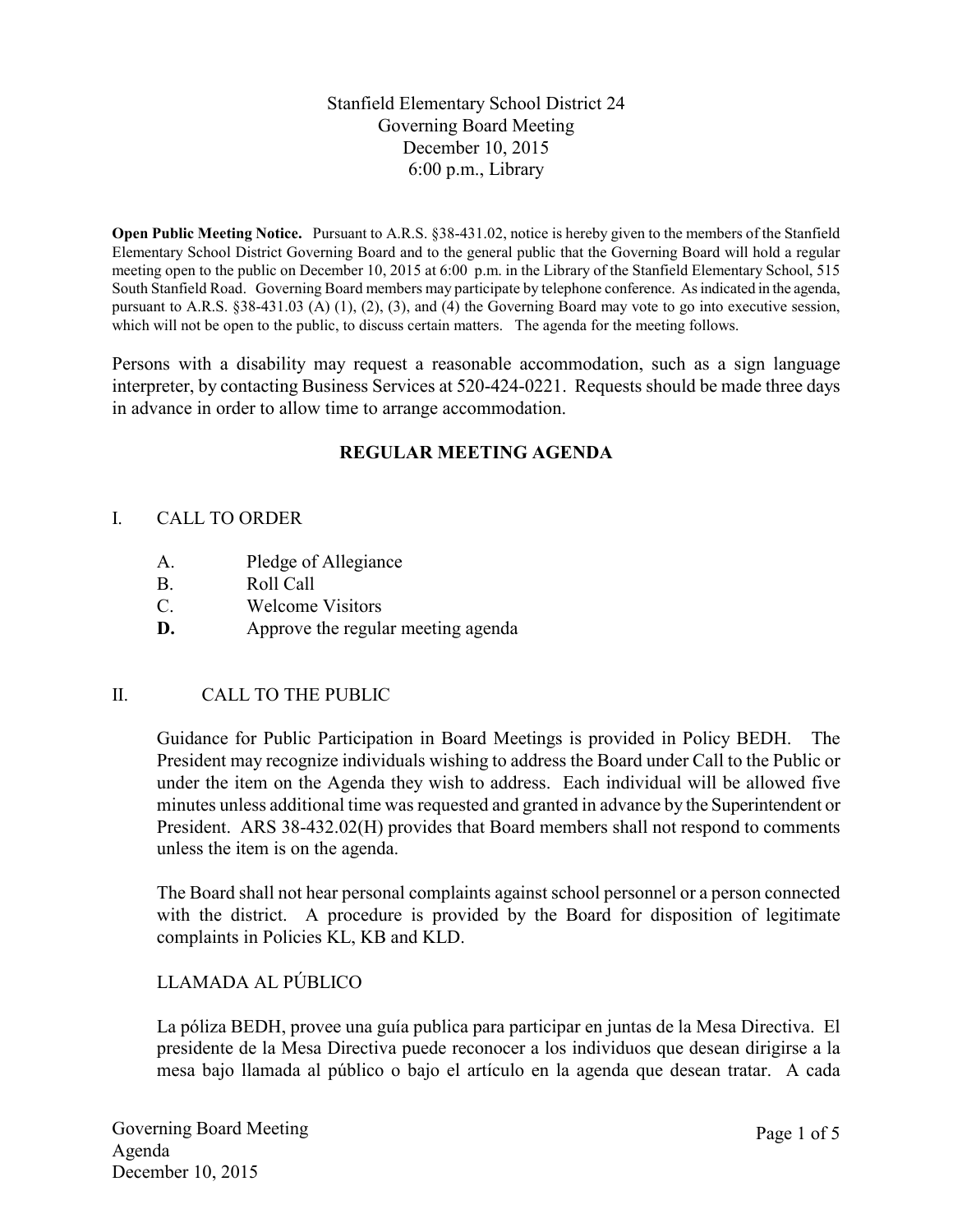individuo se le otorgaran cinco minutos de tiempo, a menos que el Presidente o Superintendente le hayan concedido tiempo adicional por adelantado. La Póliza ARS 38- 432.02 dice que ningún miembro de la mesa responderá a ningún tipo de comentarios de temas que no estén en la agenda.

La mesa no oirá quejas personales en contra de personal de la escuela o personas que tengan alguna conexión con el Distrito. Para este tipo de quejas la mesa provee otro tipo de procedimientos para la disposición de quejas legítimas las cuales se encuentran en las siguientes Pólizas KL, KB, y KLD.

### III. APPROVAL OF MINUTES

Approve the November 12, 2015 regular governing board meeting minutes.

# IV. AWARDS AND RECOGNITIONS

- A. Students of the Month
- B. Employees of the Month
- 1. Classified Employee
- 2. Certified Employee

#### V. REPORTS

- A. Superintendent's Report
	- 1. Year round calendar update
	- 2. November/December Audit visit
	- 3. AZ Merit Presentation in December
- B. November Public Funds Expenditure Reports (Pages 1 4)
- C. November Student Activities Report (Page 5-6)
- D. Principal's Report (Page 7)
- E. Operations Support Services Reports (Pages 8 10)
	- 1. Maintenance
	- 2. Transportation
	- 3. Technology

Governing Board Meeting Agenda December 10, 2015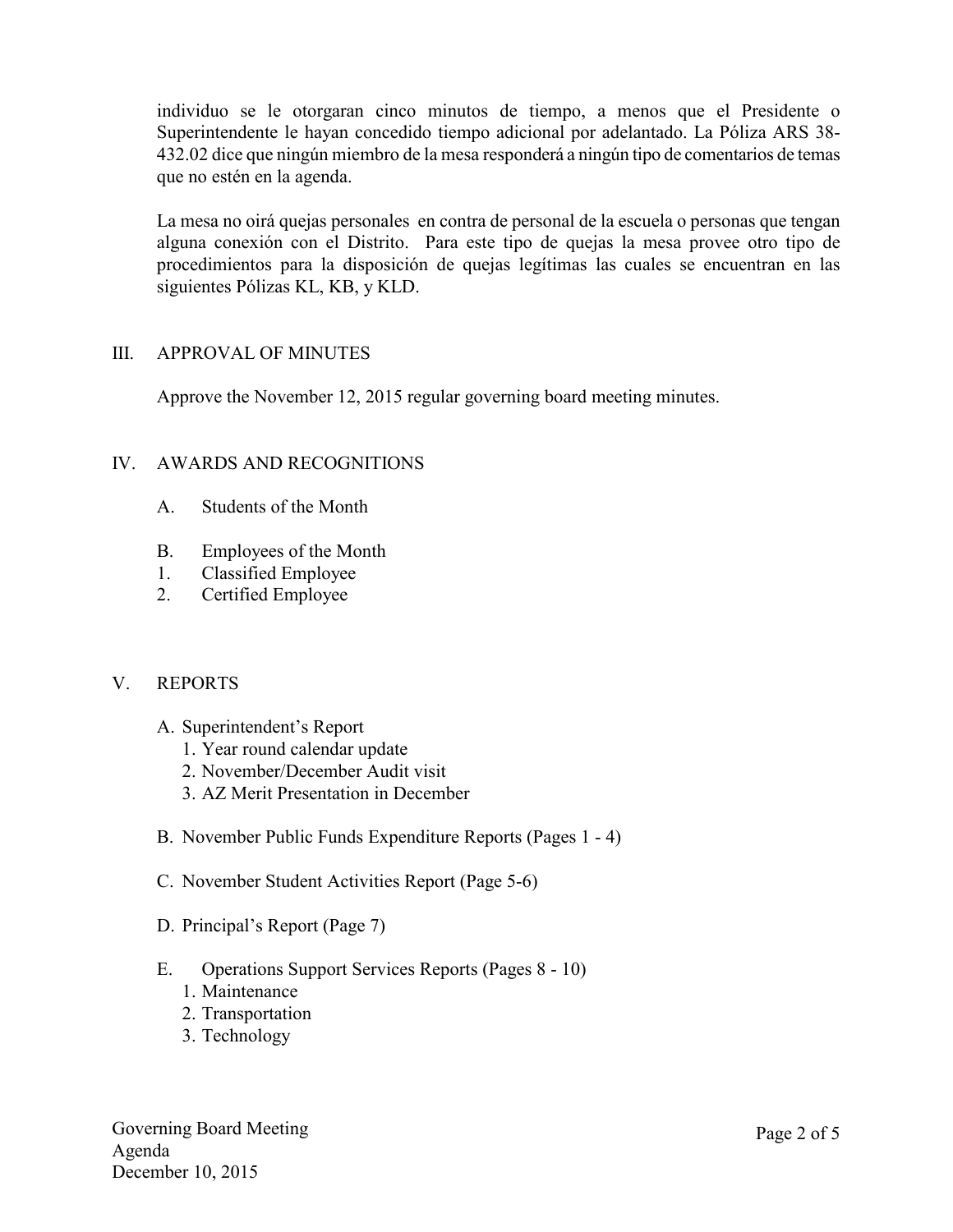### VI. NEW BUSINESS ACTION ITEMS – PERSONNEL

All hiring is pending satisfactory completion of background investigation, records verification, and fingerprint report.

- A. Approve hire for 2015-2016, Notice of Substitute Teacher Appointment for Sarah Newsome
- B. Approve extra duty contract for the 2015-16 school year for Carlos Marin, Softball
- C. Approve extra duty contract for the 2015-16 school year for Giles Liddell, STEP

#### VII. NEW BUSINESS ACTION ITEMS – BUSINESS

- A. Ratify approval of payroll vouchers
	- 1. PV12 \$ 141,602.78
	- 2. PV13 \$ 19,229.79
	- 3. PV14 \$ 146,340.96
- B. Ratify approval of expense vouchers
	- 1. EV1618 \$33,006.80
	- 2. EV1619 \$39,352.68
	- 3. EV1620 \$19,580.91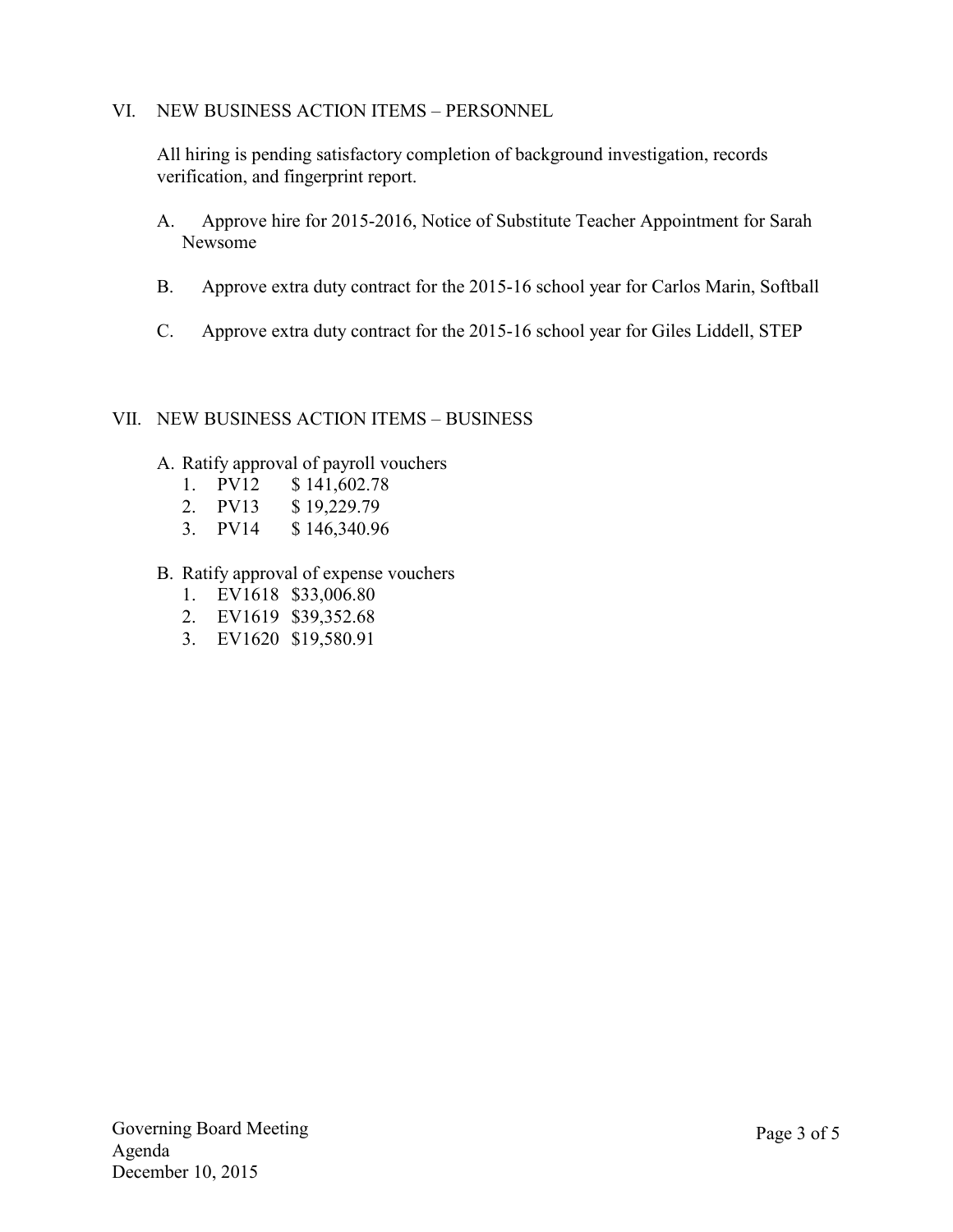- C. Accept with gratitude the donation by Educational Opportunities equipment for the staff fitness room valued at \$600 – treadmill, elliptical, stationary bike, weight bench
- D. Accept with gratitude the donation of dental services by Sun Life Dentistry for sealants and fluoride treatments for 251 students valued at \$37,174
- E. Approve out of state travel to Laguna, California for the School Research Nexus Spring Conference for Melissa Sadorf on April  $6 - 8$ , 2016
- F. Approve 2016-2019 agreement for service commitment in return for subsidy of training expenses between Stanfield Elementary School District and Adriana Hernandez (Pages 11 – 14)
- G. Approve the lists of computer, audio, visual, technology, grounds and/or miscellaneous equipment for disposal or recycle to established vendors (Back Pocket)
- H. Ratify approval of the Superintendent's signature for agreement between SESD and Grand Canyon University as participant in the Learning, Leading and Serving Agreement (Pages 15 – 18)

### VIII. NEW BUSINESS ACTION ITEMS - SCHOOL

- A. Review and reaffirm Indian Education Policies, regulation and exhibits:
	- 1. KJGA Relations with Parents of Children Educated Pursuant to Federal Impact Aid Laws
	- 2. IHBJ and IHBJ-R Indian Education
	- 3. IHBJ-EA Indian Education (Complaint Procedure)
	- 4. IHBJ-EB Indian Education (Hearing Procedure)
- B. Reaffirm approval of the Structured English Immersion (SEI) Model:
	- 1. Overall Proficiency Level within Grade
	- 2. Overall Proficiency Level within Grade Band
	- 3. Overall Proficiency Level Band within Grade
	- 4. Overall Proficiency Level Band within Grade Band
- C. Approve out of state travel for the  $8<sup>th</sup>$  Graders to Six Flags Magic Mountain in Valencia, California for the  $8<sup>th</sup>$  grade Field Trip for eligible students and chaperones on May 5 – May 7, 2016.

#### IX. FUTURE AGENDA ITEMS

A. Superintendent's performance evaluation